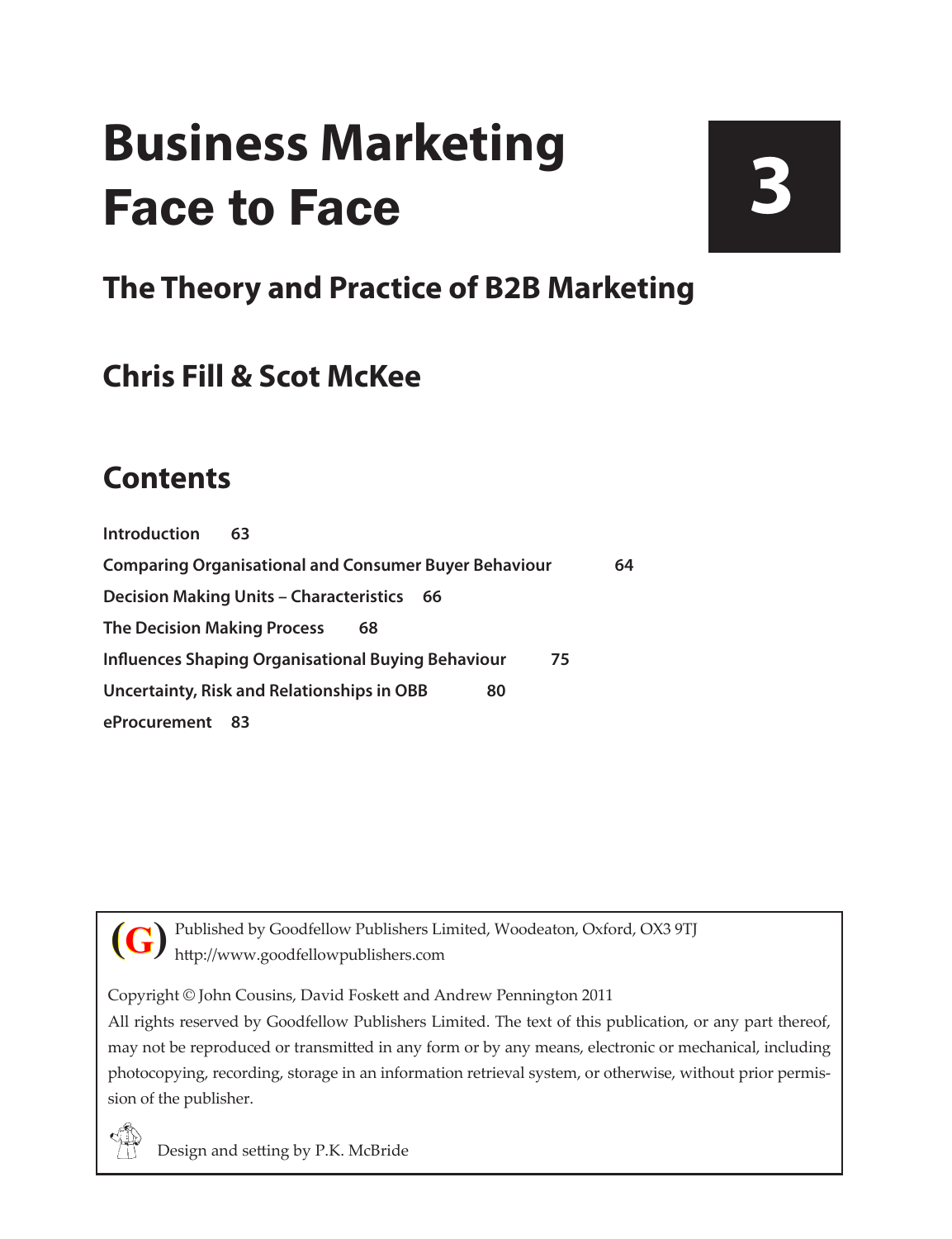# **3 Organisational Buying Behaviour**

#### **Overview**

This chapter introduces traditional views about organisational buying behaviour, before progressing to consider the importance of relationships and the contribution that systems and technology have made to this aspect of business marketing.

The chapter starts with a comparison of the main characteristics associated with both consumer and organisational purchasing behaviour. Then, following an examination of the decision making unit and the decision making processes generally assumed to be adopted by organisations, the focus moves to reflect upon the different influences that can impact on an organisation's purchasing activities.

The last section looks at the nature of uncertainty and the way in which organisations attempt to reduce buyer-perceived risk. It ends by examining how relationships between buyers and sellers can evolve and affect the purchasing behaviour of organisations.

# **Aims and objectives**

The aim of the chapter is to examine the behaviour, characteristics and processes that organisations use to purchase products and services.

#### **The objectives of this chapter are to:**

- **1** Compare the characteristics of organisational and consumer buying behaviour.
- **2** Explore the membership and main characteristics of the decision making unit.
- **3** Explain organisational decision making processes.
- **4** Consider the influences on organisational buyer behaviour.
- **5** Determine and reflect upon the nature of risk and uncertainty in B2B markets.
- **6** Consider some of the issues concerning the use of technology within eProcurement.